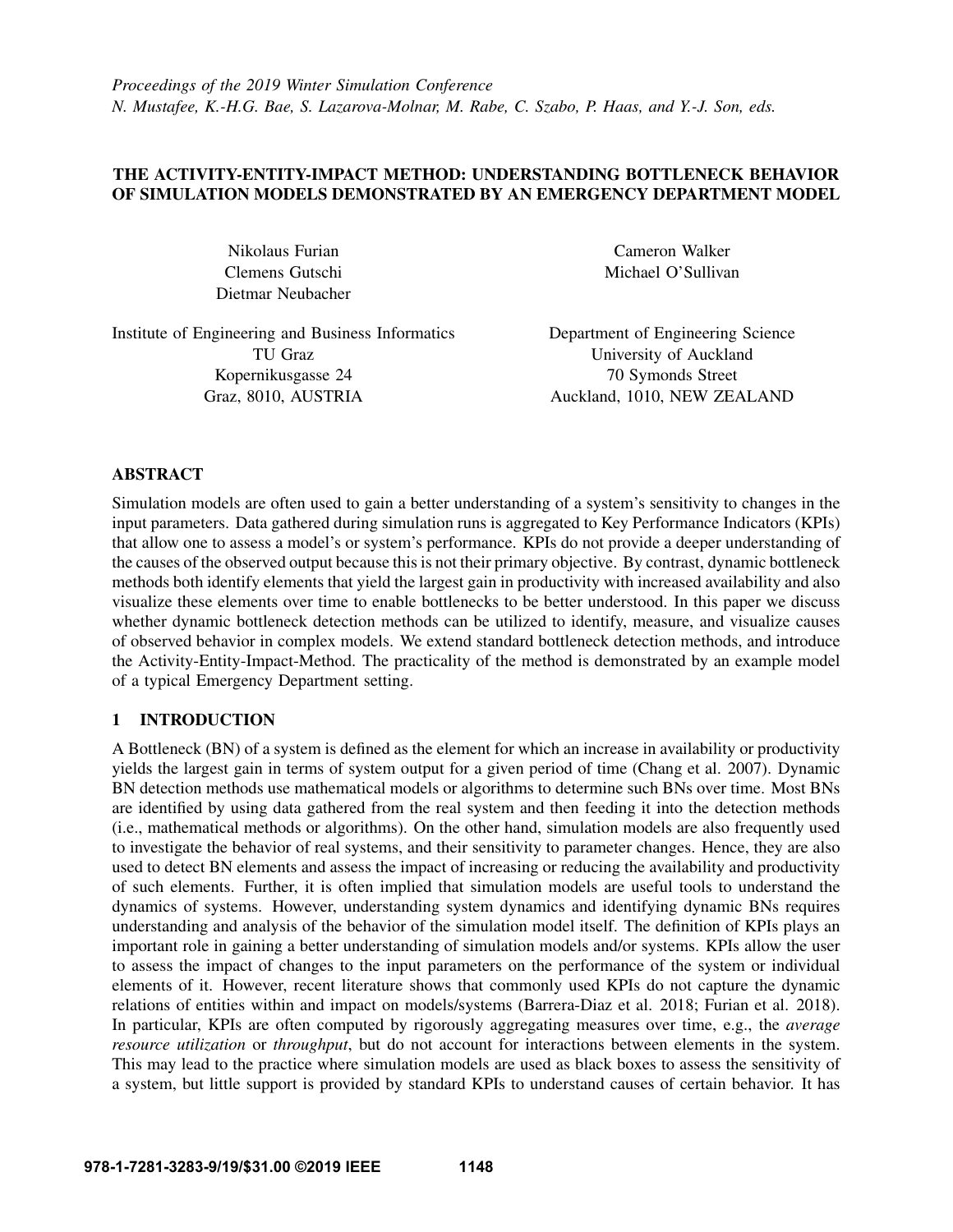to be noted that this is not the main purpose of KPIs, but instead tools to gain a better understanding of a model's dynamic behavior may be of interest.

In this paper we investigate whether dynamic BN detection methods are suitable to gain a deeper understanding of not only a real system's, but also a model's behavior. We assess if it is possible to detect possible causes for, and gain knowledge by evaluating, the shift of a critical elements over time. First, we apply a well-established dynamic BN method, the *Active Period Method (APM)* on an example simulation model and discuss results. Based on this discussion, we introduce a new simple BN detection and impact method, called the *Activity-Entity-Impact-Method (AEIM)*, that is based on the main ideas of APM. Similar to APM, the proposed approach assesses elements by distinguishing between active and inactive periods, where inactivity is caused by blocking or starvation. However, in addition to evaluating the length of blocked periods, AEIM attempts to identify causes for such blocking states. As APM originates from the manufacturing industry, where often production sequences are rather rigid and causes of blocking are obvious, its main focus is not the identification of these causes. For more complex systems, where resources take part in a variety of activities, possibly in different combinations, the cause of inactive periods may be less apparent. Using the example of an Emergency Department (ED) model, we demonstrate the usefulness of AEIM to not only detect such causes, but also to measure them by various additional KPIs. However, like APM, the method itself is domain independent and applicable to other fields such as modular production, logistics, construction, project management, etc.

The paper is structured as follows: In the following section we provide a brief review of relevant work on BN detection methods and simulation KPIs. Section [3](#page-2-0) introduces the example ED model used throughout this paper. In section [4](#page-4-0) we apply the APM to the ED model and discuss results and insights gained. In section [5](#page-5-0) the AEIM is presented and its application to the ED model is outlined in section [6.](#page-6-0) The paper concludes with final remarks and suggestions for further research.

### 2 BACKGROUND

In this section we give a brief overview of theories and methods that are relevant for this paper. First, we revisit established dynamic BN detection methods. Second, common KPIs used to analyze models in the fields of manufacturing and ED simulation are introduced. For general information on statistical analysis for simulation modeling the reader is referred to [Law \(2015\)](#page-11-0) and [Currie and Cheng \(2016\).](#page-10-3)

### 2.1 Dynamic Bottleneck Detection Methods

Bottleneck detection methods have been well studied in the production industry. In addition to, standard measures, such as queue length and resource utilization, dynamic methods have gained significant attention. These include, among others, the *Active Period Method* [\(Roser et al. 2001\)](#page-11-1), the *Average Active Period Method* [\(Roser et al. 2003\)](#page-11-2), *Blocking and Starving Probabilities* [\(Kuo et al. 1996\)](#page-11-3), and *Shifting Bottleneck Detection* [\(Roser et al. 2003\)](#page-11-2). For comparisons and reviews of these methods the reader is referred to [Roser](#page-11-4) [and Nakano \(2015\)](#page-11-4) and [Wang et al. \(2005\).](#page-11-5) As the *Active Period Method* and *Shifting Bottleneck Detection* form the basis of this paper, they are outlined in the next section and a discussion of their applicability for more complex-systems follows in section [2.1.2.](#page-2-1)

#### 2.1.1 The Active Period Method and Shifting Bottleneck Detection

The main idea underlying these methods is that the state of entities, e.g., machines or other resources, can be classified into active and inactive periods. For production machines active states include, for example, production, repair, and tool change, whereas inactive periods include blocking (e.g., a full downstream buffer) and starving (e.g., an empty upstream buffer) states. For a given point in time the machine with the longest current active period is denoted as the dynamic BN. However, it is assigned the BN status not only for this particular point in time, but also for the entire active period that it is currently in. Hence, if two active periods overlap, without one being covered entirely by the other, both machines are denoted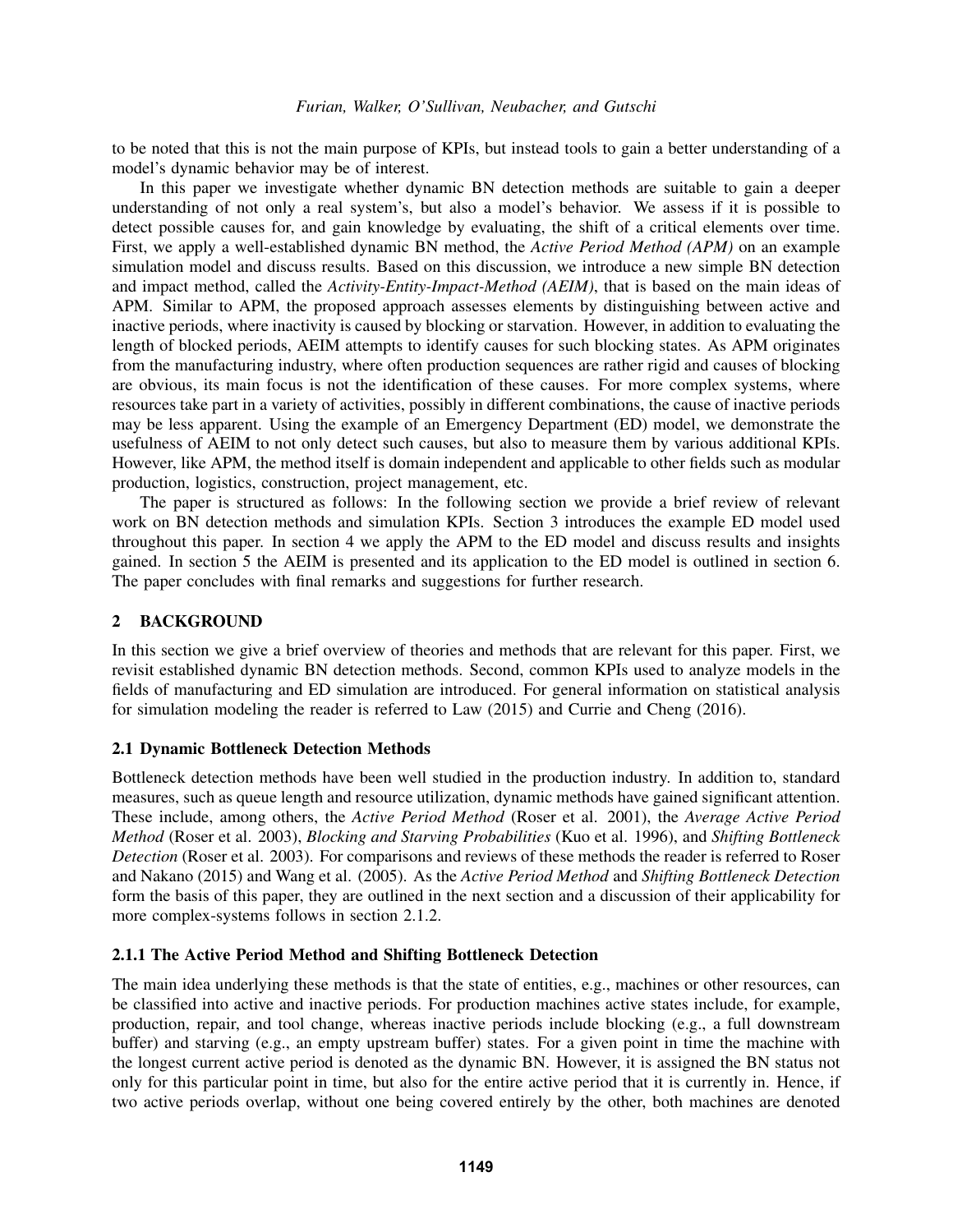as BNs (as both will be the longest active elements at some point). The *Shifting Bottleneck Detection Method (SBDM)* then further classifies each machine by whether they are the sole BN or part of a shifting BN (one of multiple machines with overlapping active periods) and reports the proportion of each state over time.

## <span id="page-2-1"></span>2.1.2 Discussion of Bottleneck Methods

The APM and SBDM have been shown to detect dynamic BNs correctly for production systems. Although, [Roser et al. \(2003\)](#page-11-2) state that they can be applied to any system that allows the classification of active and inactive states, the application to more complex-systems, e.g., flexible and modular production systems or EDs, raises some questions.

In (standard) production lines or systems, the coupling between tasks and resources is usually more rigid than in other systems. In other words, a single resource is often only responsible for one task, e.g., milling. In more complex-systems, e.g., an ED, resources perform multiple tasks, often in combination with other resources. While this may be easily addressed by the APM, as long as active and inactive states can be distinct, it can also be observed that blocking and starving of resources may occur for various reasons. In production lines, blocking and starving occurs with respect to full or empty buffers. Blocking in a complex system may additionally occur due to other resources being active or blocked. While this may not be relevant for identifying which resource is the bottleneck in a specific situation, measuring active periods only provides limited information on why this resource is crucial. Further, considering the example of an ED, there may be multiple instances of a resource type present, e.g., more than one doctor. Therefore, it seems more important to determine which type of resource is currently the BN, and not which instance of it. Some of these issues will be further discussed in section [4.](#page-4-0)

# 2.2 Simulation Key Performance Indicators

KPIs are measures that reflect the performance of a system over a given period of time; see for example [Parmenter \(2007\).](#page-11-6) In the context of simulation models they are often used as tools to assess and investigate the behavior of the model. In a previous study, a wide range of ED models were analyzed with regard to a variety of modeling and simulation aspects, including KPIs used. Thereby, it became apparent that most commonly used measures aggregate data gathered from the models into a single quantity. Most prevailing examples include the *Length of Stay (LOS)*, *Time to Doctor (TTD)*, *Resource Utilization (RU)*, *average waiting times*, or *average queue lengths*. For an exhaustive list of KPIs used, the reader is referred to [Furian et al. \(2018\).](#page-10-2) KPIs used in other fields follow similar structures. In the manufacturing industry they commonly include *work in progress*, *throughput*, *resource utilization*, *lead times*, or *equipment efficiency*; see for example [Barrera-Diaz et al. \(2018\).](#page-10-1)

# <span id="page-2-0"></span>3 THE EMERGENCY DEPARTMENT MODEL

In this section we introduce the model that serves as a basis for demonstrating the principles and use of the AEIM method. The model is based on previous work of the authors, where they analyzed and investigated a large number of ED models [\(Furian et al. 2018\)](#page-10-2).

## 3.1 Patient Categories, Arrival Times, and Pathways

Analogue to many published models, patient categories are mainly defined over triage grades by the ESI system: ESI1 denotes patients that require immediate life-saving interventions; ESI2 represents high risk patients that should be seen immediately; ESI3 includes patients that require many resources or show potentially threatening vital signs; ESI4 patients require one and ESI5 no resource. Further, patients are classified by the mode of arrival (ambulance or walk-in). However, in accordance with, for example, [Day](#page-10-4) [et al. \(2013\)](#page-10-4) here we assume that ESI5 and 50% of ESI4 patients are eligible for a Fast Track (FT) process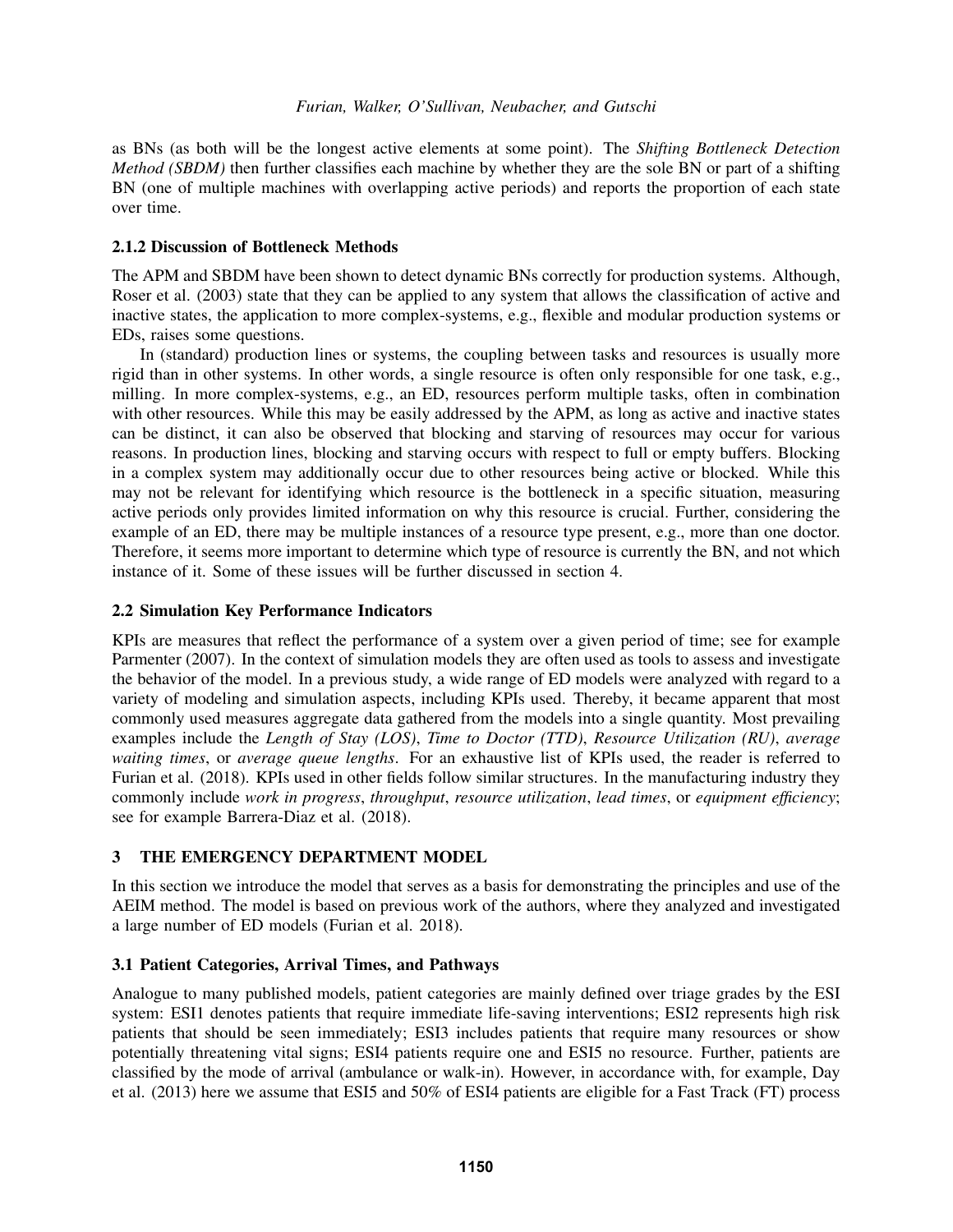#### *Furian, Walker, O'Sullivan, Neubacher, and Gutschi*

through the ED. The distributions of patients over ESI grades (based on average values of models in [Furian](#page-10-2) [et al. \(2018\)\)](#page-10-2), mode of arrival (based on [Abo-Hamad and Arisha \(2013\)\)](#page-10-5) and share of patients that require X-Ray services (based on [Gunal and Pidd \(2006\)\)](#page-11-7) are summarized by Figure [1.](#page-3-0) Patient arrival rates (per hour of the day) are taken from [Lim et al. \(2013\)](#page-11-8) and also reported by Figure [1.](#page-3-0)



<span id="page-3-0"></span>Figure 1: Patient processes and data. Note that the duration of activities are either triangular (T(min, mode, max)), or exponentially (Exp(mean)) distributed. Further, ESI denotes triage grades and FT represents the Fast Track process.

The main patient path through the model follows common structures observed by [Furian et al. \(2018\).](#page-10-2) Upon arrival, patients register, get triaged, and are then placed in a bed by a nurse. This *Bed Placement* activity may include preparation tasks, such as taking a blood sample. This is followed by an *Assessment* activity performed by a doctor, possibly an X-Ray examination (other diagnostic tests are omitted for simplicity reasons) and the final *Treatment* activity where both a doctor and a nurse are present. ESI1 and ESI2 patients that are arriving via ambulance skip *Register* and *Triage* and further, ESI1 patients undergo a *First Treatment* with both a nurse and a doctor present instead of the *Assessment* (in order to stabilize the patient). For the different processes, durations, and other patient data see Figure [1.](#page-3-0)

### 3.2 Staffing and Physical Resources

The staff types within the model include: doctors, general nurses, triage nurses, register nurses (or clerks), diagnostic personnel and specially trained nurses for FT procedures (equivalent to mid level providers, see [Furian et al. \(2018\)\)](#page-10-2). We assume that three doctors, two general nurses, and one of each of the other staff type are present during relevant hours of the day. Note that for simplicity reasons and since we analyze the behavior model only during day hours, we did not include more realistic shift patterns that account for the varying arrival rates of patients during the day. Physical resources include a registration desk, a triage room, main ED rooms, acute rooms, a FT room and a X-Ray facility. Besides five main ED rooms, each resource is represented once in the model, e.g. there is one acute room.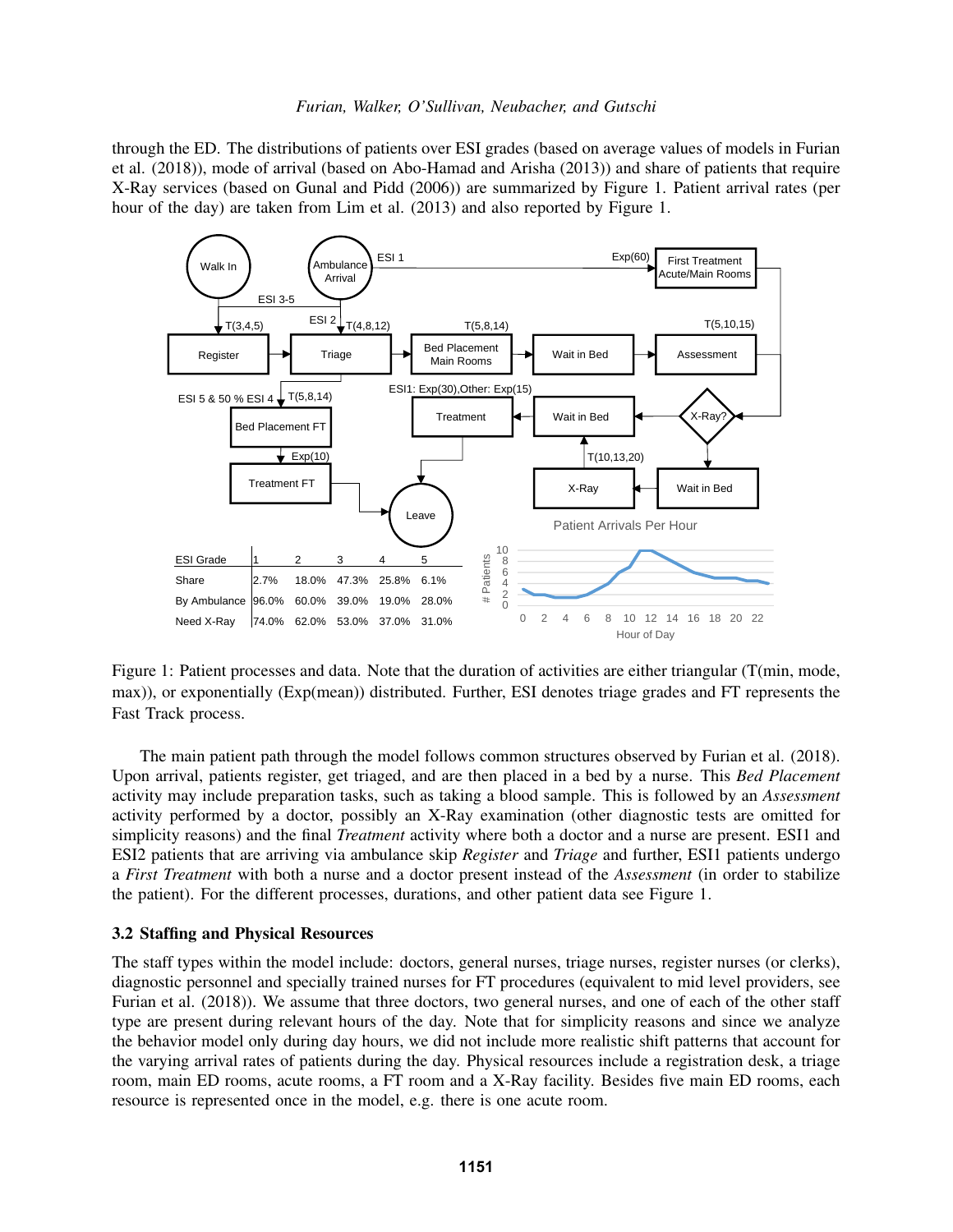### 3.3 Control Policies

The policies to control the logic also follow common principles for ED models. Dispatching of activities is performed in the following order: *First Treatment ESI1*, *Bed Placement*, *Assessment* and *Treatment*. This prioritizes new patients over old patients as witnessed regularly among ED models, see for example [Ghanes](#page-10-6) [et al. \(2014\).](#page-10-6) *FT*, *Triage*, *X-Ray* and *Register* activities are dispatched separately. Patients are selected by triage grades and FIFO for breaking ties. Patients see the same doctor during their entire stay and occupy their room for the entire stay (even while being at X-Ray). Resources are selected with respect to idle times to ensure an evenly distributed workload. Whenever a FT nurse is available and no FT patients are present, he/she assists in the main ED. In principle, ESI1 patients are assigned the acute room, however, if it is occupied they are assigned to a free main room or whichever becomes free first.

### <span id="page-4-0"></span>4 DYNAMIC BOTTLENECK DETECTION TO ANALYZE SIMULATION MODELS

One of the main goals of this paper is to investigate whether BN detection methods can be used to analyze simulation models. However, raising that question, one has to be aware that simulation models themselves have been used numerous times to identify BNs via evaluating *what-if* scenarios on the availability and productivity of entities. Hence, the sole identification of BNs may seem redundant at first glance. However, as the APM and SBDM enable the analysis of behavior over time, they may provide insight regarding the dynamics that cause entities to become BNs, especially because simulation models are often used in a black box fashion when evaluating *what-if* scenarios.

As mentioned in section [2.1.2,](#page-2-1) some difficulties arise when applying the APM to models like the ED model stated in the previous section. First, the APM does not define how to aggregate multiple instances of the same resource type, e.g. doctors, to a single resource type that may act as a BN. Experiments with the model have shown that counting discretized time intervals (e.g. per minute) where at least one resource of a type acts as a BN (shifting or sole) is one possible approach to overcome this issue (given that the workload of entities of the same type is somehow balanced). Second, while the definition of active and inactive states is straight forward for human resources in the model, assigning those states to rooms raises some questions. It is apparent that rooms are active during patient related activities. However, during *Wait In Bed* or when patients are currently at diagnostics those resources are occupied but not actively used. Experiments have shown that classifying those states as inactive leads to correct identification of BNs. This makes also sense from a theoretical point of view as, during those times, rooms would be able to be active but are not used due to other entities not being available.

Applying APM to the ED model of the previous section yields the following BN and resource utilization results illustrated in Table [1.](#page-5-1) Results include simulation runs of the base scenario (D3-N3-M5 = 3 doctors, 3 nurses, 5 main rooms) and scenarios with an additional resource of each type.

Note that for this evaluation we aggregated general nurses and FT nurses into one resource type. Results show that APM with outlined adaptions identifies BNs correctly for this model. However, this information can also be gained by experimenting with the simulation model itself. In order to investigate dynamic BNs, Figure [2](#page-5-2) illustrates the BN behavior of the main entities in the model and the arrival of patients over time.

One may observe that BNs are shifting in the model. However, the most dominant behavior is that more than one resource type is acting as a BN. Moreover, no apparent correlation in the pattern of patient arrivals and BN behavior can be observed. It is not apparent from this analysis what behavior in the model is the major cause of blocking and/or starving. As APM focuses on entities/resources and their states it does not provide a deeper understanding of the dynamics of models and/or systems. An appropriate method should put more emphasis on the relationship between entities, activities and queues. Hence, in the following section we extend the APM method to allow a more detailed investigation of complex models and/or systems.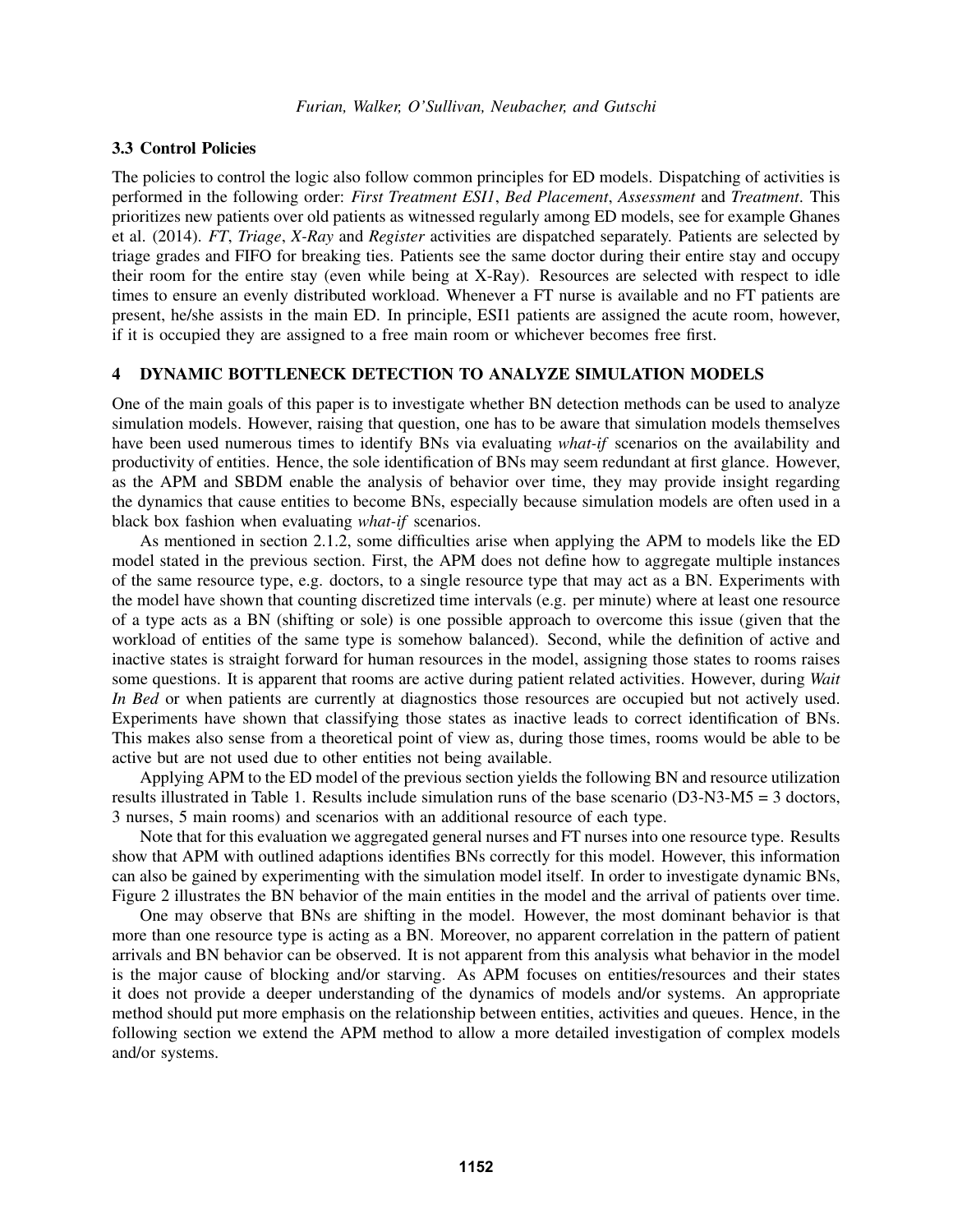#### *Furian, Walker, O'Sullivan, Neubacher, and Gutschi*

<span id="page-5-1"></span>Table 1: Average BN results using APM over 200 simulation runs over two days, where the first day is used as a warm up-phase. Scenarios Dx-Ny-Mz are defined over available resources (i.e. x-doctors, y-nurses, z-main rooms). BN denotes the number of minutes at least one resource of the specific type was BN, RU the resource utilization of the resource between 7am and 10pm of the second day.

|                                                                  | Doctors |           | Nurses | Main Rooms |           | <b>KPIs</b> |            |  |
|------------------------------------------------------------------|---------|-----------|--------|------------|-----------|-------------|------------|--|
| <b>Scenarios</b>                                                 | RN —    | <b>RU</b> | BN RU  | BN -       | <b>RU</b> | LOS.        | <b>TTD</b> |  |
| $D3-N3-M5$   234.51 0.61 520.52 0.71 450.62 0.47   162.05 116.10 |         |           |        |            |           |             |            |  |
| D4-N3-M5   139.89 0.48 550.22 0.73 433.56 0.48   142.36 98.95    |         |           |        |            |           |             |            |  |
| $D3-N4-M5$ 347.56 0.65 341.62 0.56 488.24 0.50 130.00 88.44      |         |           |        |            |           |             |            |  |
| D3-N3-M6   251.43 0.63 536.26 0.72 385.42 0.41   151.50 99.48    |         |           |        |            |           |             |            |  |



<span id="page-5-2"></span>Figure 2: The dynamic BN behavior between 7am and 5pm for most relevant entities and patient arrivals of most relevant categories for a single run of the base scenario.

## <span id="page-5-0"></span>5 THE ACTIVITY-ENTITY-IMPACT METHOD

To put activities as the main focus of simulation model is not new, and has been published previously, in different forms, by (among others) [Heath et al. \(2011\)](#page-11-9) and the authors of this paper. The Hierarchical Control Conceptual Modeling (HCCM) framework [\(Furian et al. 2015\)](#page-10-7) uses a slightly different terminology and perspective to describe elements of a model or system. In particular, it extends standard queues by instead using requests and corresponding lists that represent entities waiting for specific requests (for an activity to take place) to be granted. Thereby, the rigid coupling of queues and resources is relaxed. While this paper is not based on the HCCM framework, we use its terminology and refer to queues, or waiting entities, as requests.

The main idea of the AEIM is to design KPIs that capture the dynamics resulting from inter-dependencies of entities, activities and requests, and make them visible in a simple and intuitive way.

### 5.1 The AEIM Matrix

For defining the components of the AEIM matrix, let in general  $\{a_1, \ldots, a_n\}$  be the the set of activity types and  $\{e_1, \ldots, e_m\}$  be the set of resource types. Further, we denote by  $ar f_{i,j}$   $\forall i \in [1, \ldots, n], j \in [1, \ldots, m]$ the *activity resource factor*, which is 1 if resource type  $e_j$  is required for activity  $a_i$  (else 0), and by  $a$ *i*,  $f$   $\forall i, j \in [1, ..., n]$  the *activity impact factor*, which is 1 if  $a_i$  and  $a_j$  share at least one resource type (else 0). Hence,  $aif_{i,j}$  can be computed as  $aif_{i,j} = \min(1, \sum_{k=1}^{m} arf_{i,k} \cdot arf_{j,k})$ . For a specific point in time, let  $na(a_i)$  be the number of activities of type  $a_i$  currently performed,  $nr(a_i)$  be the number of requests for activity of type  $a_i$  currently present, and  $nae(e_j)$  be the number of active (non-idle) resources of type  $e_j$ .

We make some remarks on the definitions of  $aif_{i,j}$  and  $arf_{i,j}$ . In some models a resource may be attached to an entity for a period of time that stretches over multiple activities. For example a bed may be assigned to a patient at the beginning of the stay in the ED and remain occupied regardless of whether the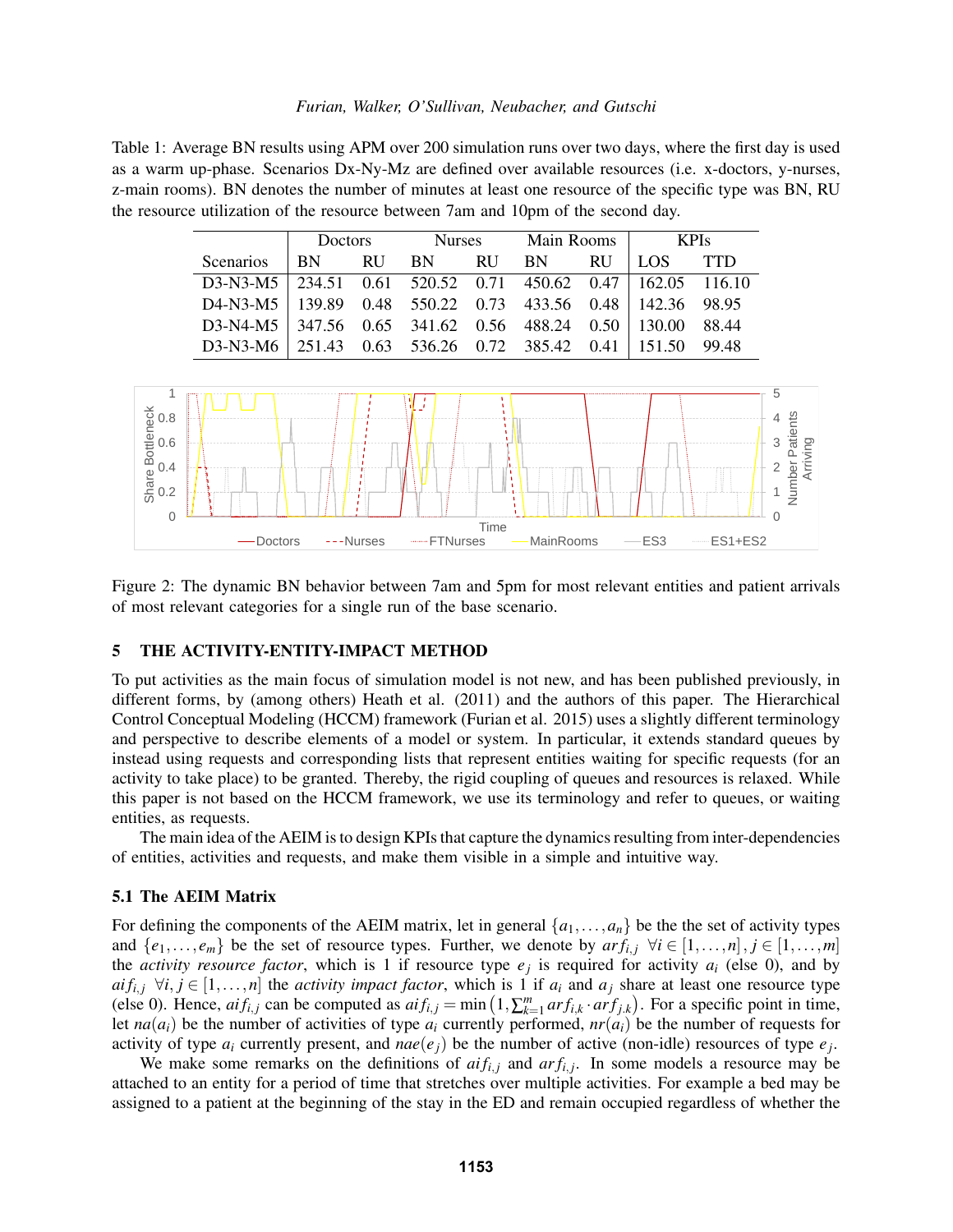patient is in the bed during certain activities (e.g. diagnostics), or, in manufacturing, a workpiece carrier that is assigned to a part for multiple operations. In such cases  $ar f_{i,j}$  is set only to 1 if  $a_i$  is the activity that the resource is assigned to. Considering the example used in this paper, patients are assigned to rooms for their entire stay (except FT patients). Hence, the *Wait In Bed* activity shares the resource room with the activity *Bed Placement*, but not with any other activity. For activities that can use multiple resource types as one resource (e.g. the *Bed Placement* of non-FT patients can be performed by nurses as well as FT nurses) both activity resource factors are set to 1.

The AEIM matrix is composed of several elements. First, the activity impact sub-matrix, *A aai* that reflects how activities impact each other in terms of execution and requests. In particular, if activities *a<sup>i</sup>* and  $a_j$  compete for at least one resource of the same type,  $A^{aai}$  measures how the execution of  $a_i$  impacts the *waiting list* for activity  $a_j$  by multiplying associated parameters, see Table [2.](#page-6-1) The resource activity sub-matrix, *A eai*, measures the impact of resource availability with respect to currently present requests (or in other words queue lengths). Therefore, a resource type is considered blocking if none of its instances are idle but there are requests filed that would require the participation of this resource type.

Vectors  $\hat{a}$  and  $\tilde{a}$  denote the total influence an activity is imposing on all other activities, and the total influence imposed on an activity by all others respectively. The vector *na* reports the number of activities per type currently in progress. The vector *nbe* denotes the number of resources of a specific type that are currently a sole or shifting bottle neck with respect to the APM method. Table [2](#page-6-1) illustrates how the AEIM matrix is composed of the previously outlined elements and how individual elements are computed.

|                | $a_1$ | $\cdots$                                                       | $a_n$ | a                                             | na  | e <sub>1</sub><br>$\cdots$                                                 | $e_m$ |
|----------------|-------|----------------------------------------------------------------|-------|-----------------------------------------------|-----|----------------------------------------------------------------------------|-------|
| $a_1$<br>$a_n$ |       | $a_{i,i}^{a a i} =$<br>$nr(a_i) \cdot na(a_j) \cdot aif_{i,j}$ |       | $\sum_{j}^{\prime} a_{i,j}^{a a i}$ $na(a_i)$ |     | $a_{i,j}^{e a i} = n r(a_i) \cdot$<br>$ nae(e_j)/ne(e_j) \cdot arf_{i,j} $ |       |
| $\hat{a}$      |       | $\hat{a}_j = \sum_i a_{i,j}^{a a i}$                           |       |                                               | nbe | $nbe(e_i)$                                                                 |       |

<span id="page-6-1"></span>Table 2: The AEIM matrix and its components for a specific point in time.

## 5.2 Aggregation over Time

The definition of the AEIM matrix enables the analysis of the behavior of a model over time or at a given point in time. However, it might be of interest to investigate the aggregate or average behavior for a chosen time span. Therefore, it is necessary to aggregate individual AEIM matrices. For the A<sup>aai</sup> sub-matrix, vector  $\hat{a}$  and vector  $\tilde{a}$  aggregation over time can be derived by computing average values of individual elements. In particular, entries of the aggregated sub-matrix  $\overline{a}^{aai}_{i,j}$  over time steps  $t \in \{1, ..., T\}$  are given by  $1/T \sum_{t=1}^{T} a_{i,j}^{t, a a i}$  $\hat{a}^{t, and}_{i,j}$  (analogue for  $\hat{a}$  and  $\tilde{a}$ ). For *na* and *nbe* we count the time steps where at least one activity of a given type is active, or respectively at least one resource of a given type is BN. Hence, elements of the aggregated vector  $\overline{na}^t$  for time stamps  $t \in \{1, ..., T\}$  are computed by  $\overline{na}(a_i) = \sum_{t=1}^T \min(1, na^t(a_i))$ (analogue for *nbe*). In the same fashion, for the sub matrix *A eai* we count the number of entries that are larger or equal to 1. This is motivated by the observation that the number of unfulfilled requests is already represented in the *A<sup>aai</sup>* matrix and from an additional point of view the frequency of an resource showing a blocking behavior seems more informative than its magnitude.

## <span id="page-6-0"></span>6 APPLICATION AND RESULTS

In this section we demonstrate the use of the AEIM method by applying it to the model outlined in section [3.](#page-2-0) The model was implemented using HCDESLib, an open source discrete event simulation library in C# [\(Furian et al. 2016\)](#page-10-8). Results are based on the average of 200 simulation runs, each simulating two days, using the first day as a warm-up period. Further, KPIs are computed on the results during 7am and 10pm of the second day, as those are the busy hours during daytime of the ED. The analysis of the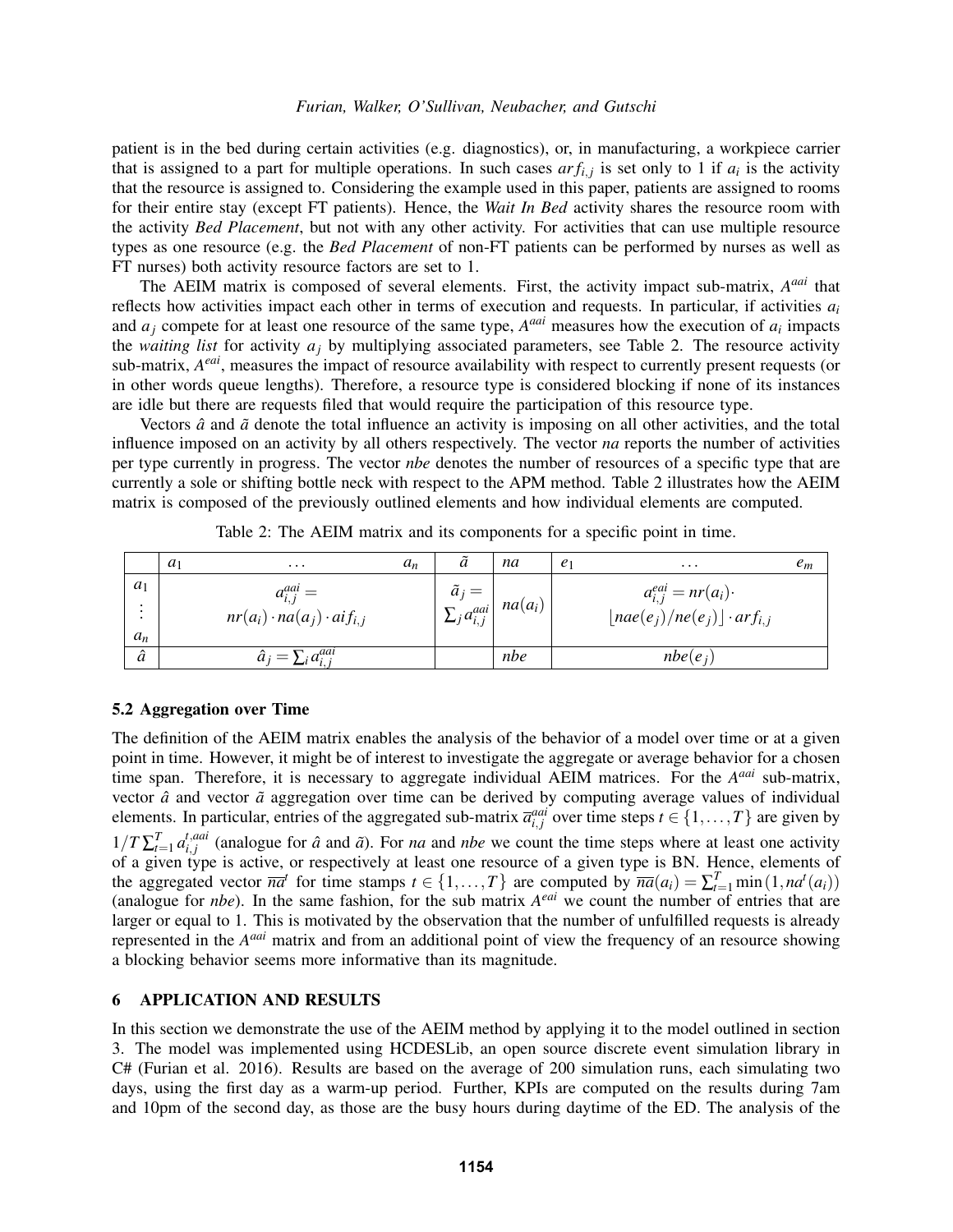model is performed in two stages. In section [6.1,](#page-7-0) activities of specific types, i.e. treatment, triage, etc., are investigated in a summarized way over all patient categories (in the model they are still differentiated). The impact of different triage grades is investigated in section [6.2.](#page-8-0)

### <span id="page-7-0"></span>6.1 Analyzing the core structures of the ED model

In order to apply the AEIM method, parameters  $aif_{i,j}$  and  $arf_{i,j}$  have to be defined for all pairs of activities and pairs of activities and entities. Note that the assistance of FT nurses in *Bed Placement* or *Treatment* activities for non FT patients may be treated different to the ones performed by standard nurses, as their impact on the system is different. To address this behavior and limit the number of activities we summarized those by an *Assist FT* activity to measure the impact of FT assistance. In particular, *Assist FT* has an impact on *Bed Placement FT* and *Treatment FT* but not vice-versa and not on other main ED activities.

First, looking at standard KPIs, see Table [3,](#page-7-1) we observe typical values and behavior of LOS and TTD. Measures are increasing for lower priority patients apart from FT patients and ESI1 patients (as those result in significant longer treatment times). Resource utilization of main entities show that doctors are utilized approximately 61%, nurses 68%, the FT nurse 76%, triage nurse 66%, register nurse 33%, x-ray room 55%, main rooms 47% (not counting waiting in bed times) and the acute room 23%. From these statistics it can be concluded that patients wait for a relatively large share of their stay to be placed in a room. However, possible reasons causing long waits for *Bed Placement* other than the workload of resources are not visible from standard KPIs. Hence, we investigate the AEIM matrix of a single simulation run over time. As the visualization of a matrix over time is not intuitive we report relevant entries (combinations of activities and activities and entities) over time using a resolution of one minute.

<span id="page-7-1"></span>Table 3: Standard KPIs in minutes.

| Category Overall | ESI1 | ESI2 | ESI3 | ESI4                                                                                   |  |
|------------------|------|------|------|----------------------------------------------------------------------------------------|--|
|                  |      |      |      | LOS (TTD) 162.1 (116.1) 76.5 (3.6) 67.4 (19.9) 157.9 (105.0) 421.0 (371.3) 89.5 (70.7) |  |

Figure [3](#page-8-1) shows some interesting behavior of the models. First, it seems that *Wait in Bed* has a significant influence on *Bed Placement* (significant large values in the *A<sup>aai</sup>* matrix, leftmost red box). This means that there are often patients waiting for a room to be placed in while other patients are blocking rooms at the same time without receiving care. Accordingly, it can be observed that nurse (both standard and FT) availabilities are often not the cause for delay of *Bed Placement* (values in the *A eai* matrix (middle red box) indicate that there are idle nurses while patients wait for bed placement), but rather blocked rooms by waiting patients  $(na(a_i))$  values in the rightmost red box indicate that patients are waiting in their rooms at the same time). Further, looking at the aggregated AEIM matrix, Figure [4,](#page-9-0) for the time frame between 7am and 10pm (average over 200 simulation runs) this first intuition is strengthened.

From the *A aai* matrix in Figure [4](#page-9-0) we can observe that besides the obvious *Treatment*, *Assessment* and *Bed Placement* activities, *Wait In Bed* has a very high influence (in particular 4.5) on patients to be assigned to a room. Looking at the *A<sup>aei</sup>* matrix it becomes apparent that rooms are the major cause for this (on average 571 time steps (minutes) per simulation run), although they appear not to be the main BN (451 time steps (minutes) in the *nbe* values vs. 521 aggregated across nurses and FT nurses). Hence, there are blocking effects in the model that lead to inactive periods of resources which possibly could be avoided. One may remember that the incentive for dispatching activities in the order *Bed Placement*, *Assessment* and *Treatment* was to ensure faster TTD times. However, it seems that this results in blocking of rooms and resources. Indeed, aiming to get patients out of rooms before assigning new patients to rooms, i.e. reversing the above order, results in shorter LOS and TTD times. In particular, the overall LOS can be reduced from 162.1 minutes to 144.4 minutes and the overall TTD from 116.1 minutes to 103.9 minutes.

The AEIM matrix that results from dispatching activities in the reverse order, i.e., *Treatment*, *Assessment*, *Bed Placement*, is illustrated in Figure [5.](#page-9-1) One can see that the influence of *Wait in Bed* on *Bed Placement* was reduced by approximately 60% and the main cause for unfulfilled requests shifts to nurses (including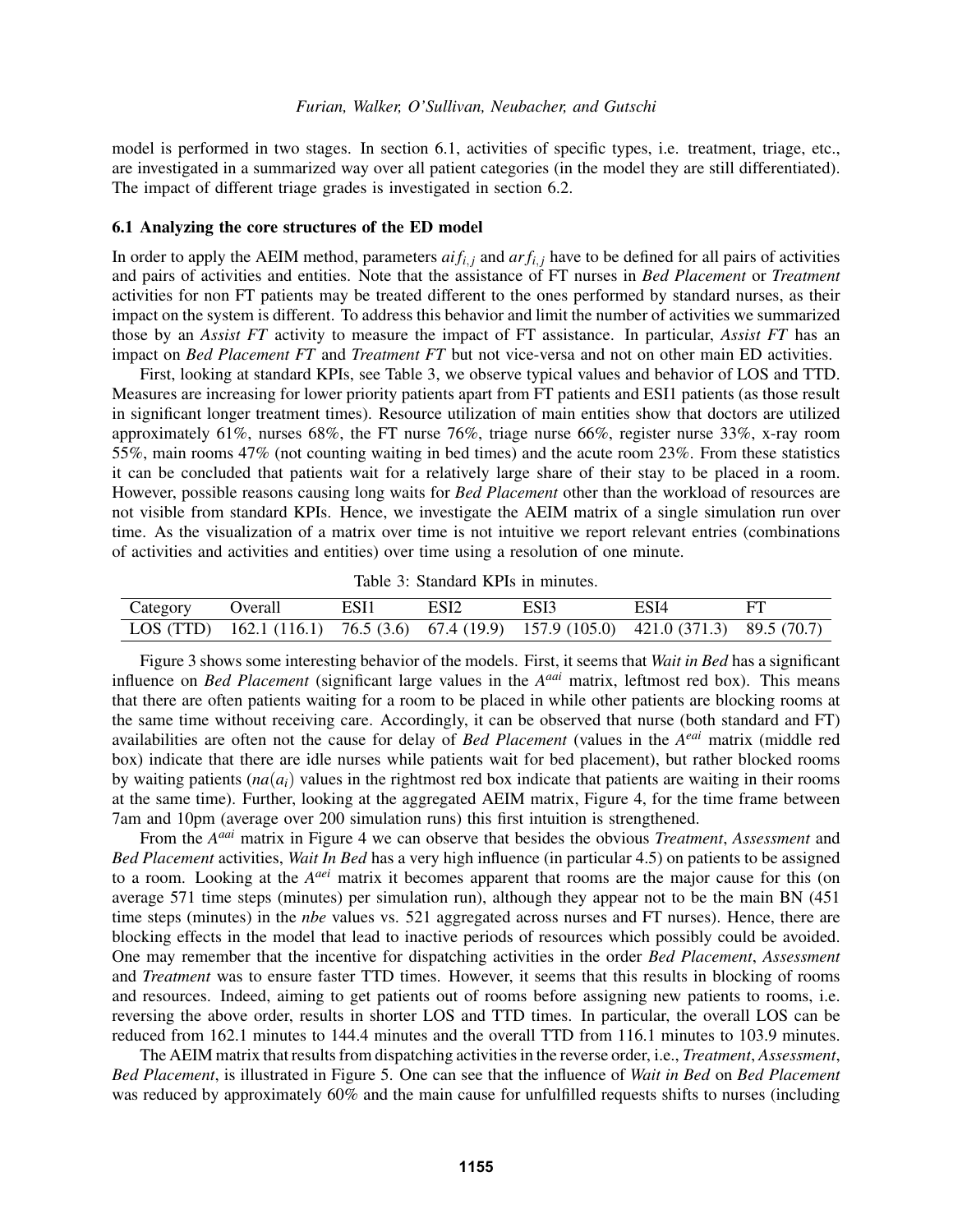

*Furian, Walker, O'Sullivan, Neubacher, and Gutschi*

<span id="page-8-1"></span>Figure 3: AEIM matrices from 3pm-7pm for a single simulation run. Matrices  $A^{aai}$  and  $A^{eai}$  are flattened by reporting only relevant combinations.

FT nurses). AEIM enables the effect of BN behavior to be clearly identified when the reverse activity dispatch order is tested.

## <span id="page-8-0"></span>6.2 Analyzing the impacts of triage grades

It is a well known effect that high priority patients or tasks often block lower priority patients or tasks and cause longer LOS for the latter. Hence, priority accumulation techniques have gained more and more interest as approaches to overcome such effects (see for example [Sengupta et al. \(2011\)\)](#page-11-10). While priority accumulation is a suitable approach to deal with blocking based on priority, AEIM enables the detailed assessment of the impact of blocking between different patient categories. Expanding activity definitions to separate activities for each patient category enables measurement of such blocking behavior. Figure [6](#page-10-9) shows the resulting AEIM matrix during day hours. It shows that in this particular setting high priority patients are not the major cause for longer waiting times of ESI3 and ESI4 patients. Although, as expected, they do have an influence, the major cause is the high volumes of ESI3 patients (self influence,  $a^{aai}$  value of 2.6), and, in particular, their blocking effect on ESI4 patients ( $a^{aai}$  value of 2.5).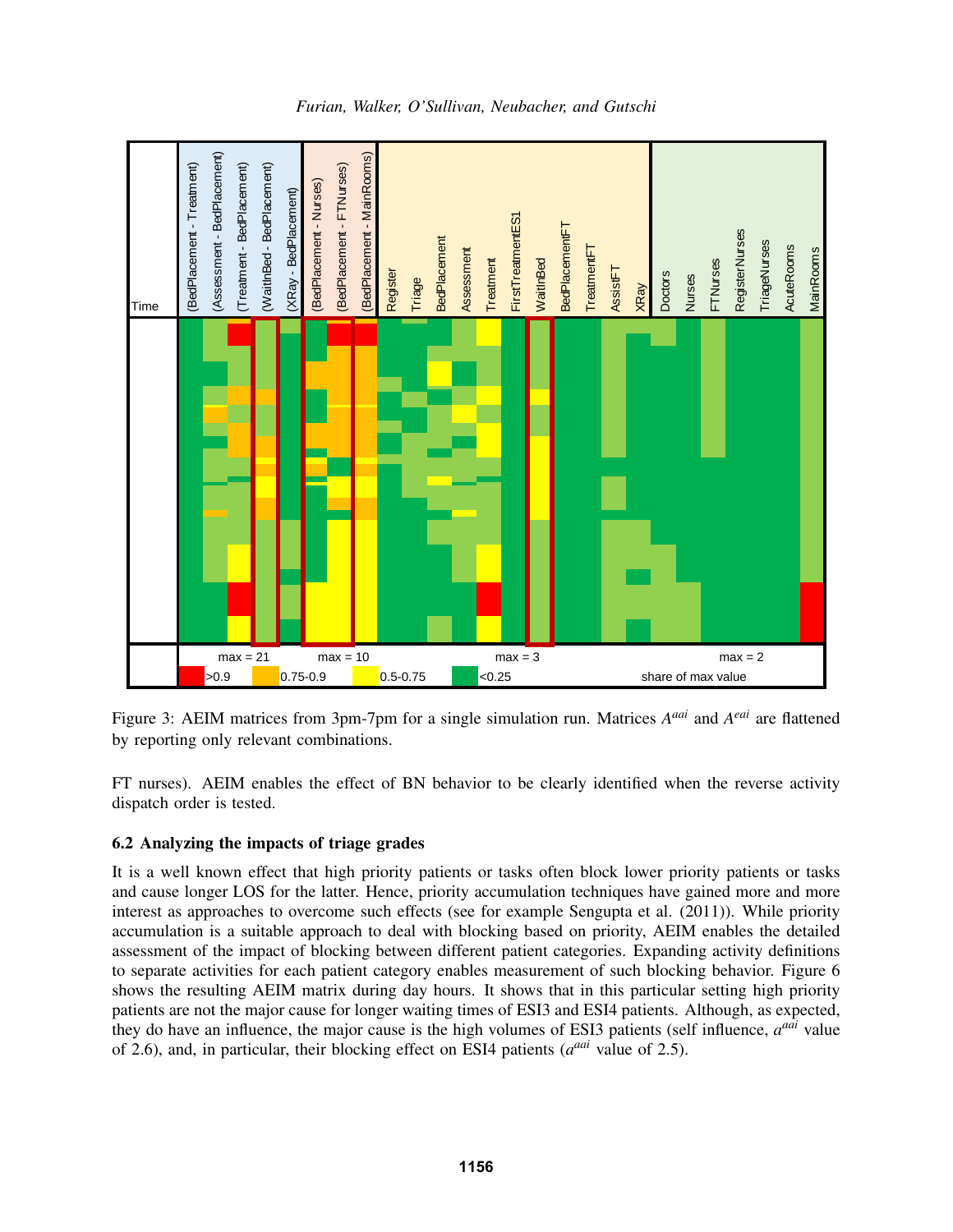|                   | BedPlacement | ssessment<br>ä | Treatment | ᠇<br>Ó<br><b>irstTreatmentE</b> | WaitInBed | <b>BedPlacementF</b> | <b>TreatmentF</b> | SsistF | $\mathfrak{g}$<br>ΧŘ. | Influenced<br>Activity | Active<br>Activity | Doctors  | Vurses   | TNurses        | TriageNurses | AcuteRooms     | MainRooms | <b>TRooms</b>  | <b>XRayRooms</b> |
|-------------------|--------------|----------------|-----------|---------------------------------|-----------|----------------------|-------------------|--------|-----------------------|------------------------|--------------------|----------|----------|----------------|--------------|----------------|-----------|----------------|------------------|
| BedPlacement      | 4.7          | 5.3            | 9.1       | 0.6                             | 4.5       | 0.0                  | 0.0               | 0.0    | 4.4                   | 28.6                   | 458                | $\Omega$ | 391      | 526            | 0            | 0              | 571       | $\mathbf 0$    | $\mathbf{0}$     |
| Assessment        | 0.0          | 0.0            | 0.0       | 0.0                             | 0.0       | O                    | 0<br>O.           | 0.0    | 0.0                   | 0.1                    | 500                | 21       | $\Omega$ | $\Omega$       | 0            | 0              | 0         | $\mathbf 0$    | 0                |
| Treatment         | 0.6          | 0.7            | 1.2       | $\Omega$                        | ი ი       |                      | O                 | 0.0    | 0.0                   | 2.7                    | 672                | 475      | 354      | 478            | $\Omega$     | $\Omega$       | 0         | $\overline{0}$ | $\Omega$         |
| FirstTreatmentES1 | 0.0          | 0.0            | 0.0       | $\Omega$<br>$\Omega$            | 0.0       |                      | O<br>$\Omega$     | 0.0    | 0.0                   | 0.0                    | 67                 | 5        |          | 9              |              | $\overline{4}$ | 9         | $\overline{0}$ | 0                |
| WaitInBed         | 0.0          | 0.0            | 0.O       |                                 | Ω         | O                    | 0<br>O.           | 0.0    | 0.0                   | 0.0                    | 326                | $\Omega$ | $\Omega$ | $\Omega$       | 0            | 0              | 0         | $\overline{0}$ | $\overline{O}$   |
| BedPlacementFT    | 0.0          | 0.0            | 0.0       | 0.0                             | 0.0       | $^{\circ}$ 1         | 0.2               | 0.1    | 0.0                   | 0.4                    | 156                | $\Omega$ | $\Omega$ | 207            | $\Omega$     | $\Omega$       | 0         | $\overline{0}$ | $\Omega$         |
| TreatmentFT       | 0.O          | 0.0            | 0.O       |                                 |           |                      | O                 | 0.0    | 0.0                   | 0.0                    | 173                | $\Omega$ | $\Omega$ | $\Omega$       | 0            | 0              | $\Omega$  | $\Omega$       | 0                |
| AssistFT          | 0.0          | 0.0            | ი ი       |                                 |           |                      | O                 | 0.0    | 0.0                   | 0.0                    | 355                | $\Omega$ | 0        | $\overline{0}$ | 0            | 0              | 0         | $\overline{0}$ | 0                |
| <b>XRay</b>       | 0.0          | 0.0            | 0.0       | 0                               | .0        | .0<br>0.             | 0.0               | 0.0    | 0.2                   | 0.2                    | 494                | 0        | $\Omega$ | $\Omega$       | 0            | 0              | 0         | 0              | 161              |
| Influence<br>Agg. | 5.3          | 6.0            | 10.4      | 0.7                             | 4.5       | 0.1                  | 0.2               | 0.1    | 4.6                   |                        |                    | 235      | 521      |                | 343          | 11             | 451       | 18             | 160              |

<span id="page-9-0"></span>Figure 4: Aggregated AEIM matrix from 7am to 10pm over 200 simulation runs (relevant elements only).

|                   | BedPlacement | ssessment      | reatment   | FirstTreatmentES1 | <b>NaitInBed</b> | BedPlacementF     | reatmentF            | AssistFT | δ<br>ΧŘ | Activity Influenced | Active<br>Activity | Doctors        | Vurses   | -TNurses       | TriageNurses | cuteRooms      | MainRooms | -TRooms        | <b>XRayRooms</b> |
|-------------------|--------------|----------------|------------|-------------------|------------------|-------------------|----------------------|----------|---------|---------------------|--------------------|----------------|----------|----------------|--------------|----------------|-----------|----------------|------------------|
| BedPlacement      | 4.3          | 4.8            | 8.5        | 0.5               | 1.9              | 0.0               | 0.0 <sub>1</sub>     | 0.0      | 4.0     | 24.0                | 467                | $\Omega$       | 436      | 527            | $\mathbf{0}$ | $\Omega$       | 431       | $\overline{0}$ | $\overline{0}$   |
| Assessment        | 0.0          |                |            | 0.0               | $0.0^{\circ}$    | $\Omega$          | $\Omega$             | 0.0      | 0.0     | 0.2                 | 509                | 62             | $\Omega$ | $\Omega$       | 0            | $\Omega$       | $\Omega$  | $\Omega$       | $\overline{0}$   |
| <b>Treatment</b>  | 0.3          | 0.3            | 0          | 0.1               | 0.0              | 0.0               | $0.0^{\circ}$        | 0.0      | 0.0     | 1.4                 | 666                | 312            | 251      | 309            | 0            | $\Omega$       | 0         | $\overline{0}$ | $\overline{O}$   |
| FirstTreatmentES1 | 0.0          | 0.0            | 0.0        | 0.0               | 0.0              | 0.0               | $\Omega$<br>$\Omega$ | 0.0      | 0.0     | 0.0 <sub>l</sub>    | 66.6               | 4              |          | 7              | 0            | 3              | 6         | $\mathbf{0}$   | $\overline{0}$   |
| WaitInBed         | .0           |                |            |                   | 0                |                   |                      | 0.0      | 0.0     | 0.0                 | 188                | $\Omega$       | 0        | $\Omega$       | 0            | $\Omega$       | 0         | $\Omega$       | $\overline{0}$   |
| BedPlacementFT    | 0.0          | 0.0            | 0.0        | 0.0               | 0.0 <sup>1</sup> | 0.1               | 0.2                  | 0.1      | 0.0     | 0.4                 | 155                | $\overline{0}$ | 0        | 206            | 0            | $\overline{0}$ | 0         | $\overline{0}$ | $\overline{0}$   |
| TreatmentFT       | 0.0          | 0 <sub>1</sub> | $^{\circ}$ |                   | O<br>0           | 0<br><sup>o</sup> | 0<br>$\Omega$        | 0.0      | 0.0     | 0.0                 | 173                | $\Omega$       | 0        | $\Omega$       | $\Omega$     | $\Omega$       | $\Omega$  | $\overline{0}$ | $\overline{0}$   |
| AssistFT          | O            |                |            |                   |                  |                   |                      | 0.0      | 0.0     | 0.0                 | 364                | $\Omega$       | 0        | $\overline{0}$ | $\Omega$     | $\Omega$       | 0         | $\Omega$       | $\Omega$         |
| <b>XRay</b>       | 0.0          | 0.0            | 0.0        |                   | .0<br>0          | 0                 | 0.0                  | 0.0      | 0.3     | 0.3                 | 504                | $\Omega$       | $\Omega$ | $\overline{0}$ | 0            | $\mathbf{0}$   | 0         | $\Omega$       | 190              |
| Influence<br>Agg. | 4.6          | 5.1            | 9.3        | 0.6               | 1.9              | 0.1               | 0.2                  | 0.1      | 4.3     |                     |                    | 269            | 541      |                | 329          |                | 349       | 17             | 186              |

<span id="page-9-1"></span>Figure 5: Aggregated AEIM matrix with reversed dispatching order from 7am to 10pm over 200 simulation runs (relevant elements only).

# 7 CONCLUSION AND FURTHER RESEARCH

In this paper we introduced the AEIM to analyze the behavior of complex systems and/or simulation models. The AEIM was developed as a consequence of existing dynamic bottleneck detection methods, in particular APM, being unsuitable as tools for revealing blocking effects within models that do not follow the strict resource/task couplings that are usually witnessed in line production. The main goal of the AEIM is to identify causes of blocking and starving effects and enable a deeper understanding of emerging behavior in models by providing simple methods to measure and visualize such effects. Hence, AEIM can be considered as an addition to classical KPIs, that are used to measure the performance of systems/models. Both the shortcomings of APM and the efficacy of AEIM are demonstrated on an example model of a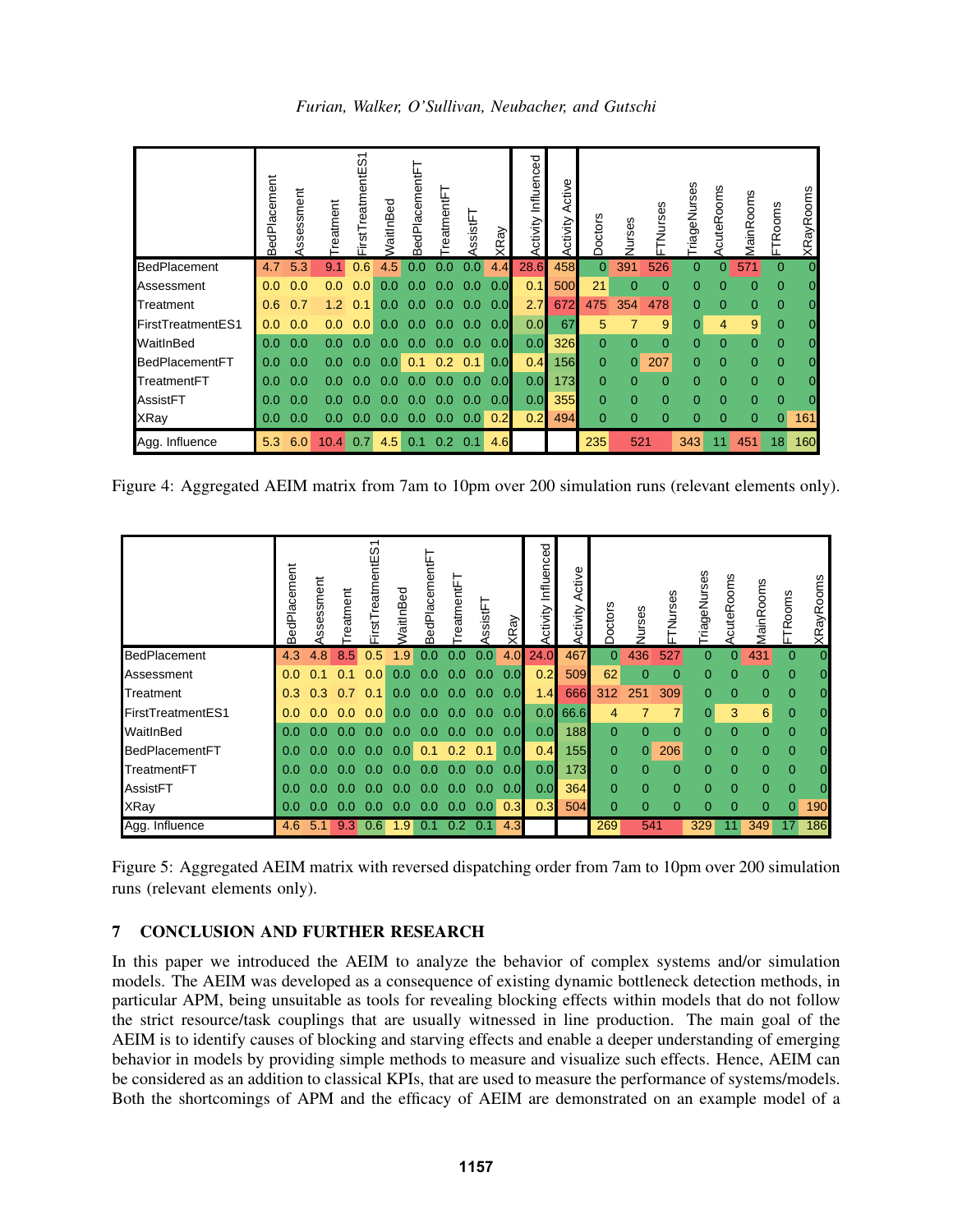*Furian, Walker, O'Sullivan, Neubacher, and Gutschi*

|                    | $\overline{5}$<br><b>BedPlacementE</b> | $\frac{2}{3}$<br>BedPlacementE | ွ့<br>BedPlacementE | $\frac{34}{4}$<br>BedPlacementE | AssessmentESI2 | AssessmentESI3 | ssessmentESI4<br>₹ | TreatmentESI1 | TreatmentESI2 | TreatmentESI3 | TreatmentESI4 | FirstTreatmentESI1 | Activity Influenced |
|--------------------|----------------------------------------|--------------------------------|---------------------|---------------------------------|----------------|----------------|--------------------|---------------|---------------|---------------|---------------|--------------------|---------------------|
| BedPlacementESI2   | 0.0                                    | 0.1                            | 0.0                 | 0.0                             | 0.0            | 0.1            | 0.0                | 0.0           | 0.1           | 0.2           | 0.0           | 0.0                | 0.8                 |
| BedPlacementESI3   | 0.0                                    | 0.7                            | 1.4                 | 0.0                             | 0.7            | 1.6            | 0.0                | 0.4           | 1.3           | 2.6           | 0.1           | 0.3                | 12.0                |
| BedPlacementESI4   | 0.0                                    | 0.5                            | 1.5                 | 0.2                             | 0.5            | 1.6            | 0.2                | 0.2           | 0.9           | 2.5           | 0.2           | 0.2                | 11.2                |
| AssessmentESI2     | 0.0                                    | 0.0                            | 0.0                 | 0.0                             | 0.0            | 0.0            | 0.0                | 0.0           | 0.0           | 0.0           | 0.0           | 0.0                | 0.1                 |
| AssessmentESI3     | 0.0                                    | 0.0                            | 0.0                 | 0.0                             | 0.0            | 0.0            | 0.0                | 0.0           | 0.0           | 0.1           | 0.0           | 0.0                | 0.1                 |
| AssessmentESI4     | 0.0                                    | 0.0                            | 0.0                 | 0.0                             | 0.0            | 0.0            | 0.0                | 0.0           | 0.0           | 0.0           | 0.0           | 0.0                | 0.0                 |
| TreatmentESI1      | 0.0                                    | 0.0                            | 0.0                 | 0.0                             | 0.0            | 0.0            | 0.0                | 0.0           | 0.0           | 0.0           | 0.0           | 0.0                | 0.1                 |
| TreatmentESI2      | 0.0                                    | 0.0                            | 0.0                 | 0.0                             | 0.0            | 0.0            | 0.0                | 0.0           | 0.0           | 0.1           | 0.0           | 0.0                | 0.3                 |
| TreatmentESI3      | 0.0                                    | 0.0                            | 0.1                 | 0.0                             | 0.0            | 0.1            | 0.0                | 0.0           | 0.1           | 0.3           | 0.0           | 0.1                | 0.9                 |
| TreatmentESI4      | 0.0                                    | 0.0                            | 0.0                 | 0.0                             | 0.0            | 0.0            | 0.0                | 0.0           | 0.0           | 0.0           | 0.0           | 0.0                | 0.1                 |
| FirstTreatmentESI1 | 0.0                                    | 0.0                            | 0.0                 | 0.0                             | 0.0            | 0.0            | 0.0                | 0.0           | 0.0           | 0.0           | 0.0           | 0.0                | 0.0                 |
| Agg. Influence     | 0.0                                    | 1.3                            | 3.1                 | 0.2                             | 1.4            | 3.5            | 0.2                | 0.7           | 2.4           | 5.8           | 0.4           | 0.6                |                     |

<span id="page-10-9"></span>Figure 6: Aggregated AEIM matrix for all patient categories with reversed dispatching order from 7am to 10pm over 200 simulation runs.

typical ED. Results demonstrate the practicality of the AEIM for identifying dynamic bottlenecks caused by both the process sequence and prioritization. The use of the method within a real-world simulation study is beyond of the scope of this paper and left for further research.

#### REFERENCES

- <span id="page-10-5"></span>Abo-Hamad, W., and A. Arisha. 2013. "Simulation-Based Framework to Improve Patient Experience in an Emergency Department". *European Journal of Operational Research* 224(1):154–166.
- <span id="page-10-1"></span>Barrera-Diaz, C., M. Nakano, J. Oscarsson, S. Lidberg, and T. Sellgren. 2018. "Discrete Event Simulation Output Data-Handling System in an Automotive Manufacturing Plant". In *Procedia Manufacturing*, edited by M. Onori, L. Wang, X. V. Wang, and W. Ji, 23–30.
- <span id="page-10-0"></span>Chang, Q., J. Ni, P. Bandyopadhyay, S. Biller, and G. Xiao. 2007. "Supervisory Factory Control Based on Real-Time Production Feedback". *Journal of Manufacturing Science and Engineering* 129(3):653–660.
- <span id="page-10-3"></span>Currie, C. S. M., and R. C. H. Cheng. 2016. "A Practical Introduction to Analysis of Simulation Output Datat". In *Proceedings of the 2016 Winter Simulation Conference*, edited by T. M. K. Roeder, P. I. Frazier, R. Szechtman, E. Zhou, T. Huschka, and S. E. Chick, 118–132. Piscataway, New Jersey: Institute of Electrical and Electronics Engineering, Inc.
- <span id="page-10-4"></span>Day, T. E., A. R. Al-Roubaie, and E. J. Goldlust. 2013. "Decreased Length of Stay After Addition of Healthcare Provider in Emergency Department Triage: A Comparison Between Computer-Simulated and Real-World Interventions". *Emergency Medicine Journal* 30(2):134–138.
- <span id="page-10-2"></span>Furian, N., D. Neubacher, M. O'Sullivan, C. Walker, and C. Pizzera. 2018. "GEDMod Towards a Generic Toolkit for Emergency Department Modeling". *Simulation Modelling Practice and Theory* 87:239–273.
- <span id="page-10-8"></span>Furian, N., D. Neubacher, S. Vössner, M. O'Sullivan, and C. Walker. 2016. "HCDESLib - A Generic Open Source Toolkit For Health Care Simulation". In *The European Simulation and Modelling Conference 2016*, edited by J. Évora-Gómez and J. J. Hernández-Cabrera, 315–319. Ostend, Belgium: The European Simulation Society - The European Technology Institute.
- <span id="page-10-7"></span>Furian, N., M. O'Sullivan, C. Walker, S. Vössner, and D. Neubacher. 2015. "A Conceptual Modeling Framework for Discrete Event Simulation Using Hierarchical Control Structures". *Simulation Modelling Practice and Theory* 56:82–96.
- <span id="page-10-6"></span>Ghanes, K., O. Jouini, Z. Jemai, M. Wargon, R. Hellmann, V. Thomas, and G. Koole. 2014. "A Comprehensive Simulation Modeling of an Emergency Department: A Case Study for Simulation Optimization of Staffing Levels". In *Proceedings of the 2014 Winter Simulation Conference*, edited by A. Tolk, S. Y. Diallo, I. O. Ryzhov, L. Yilmaz, S. Buckley, and J. A. Miller, 1421–1432. Piscataway, New Jersey: Institute of Electrical and Electronics Engineering, Inc.